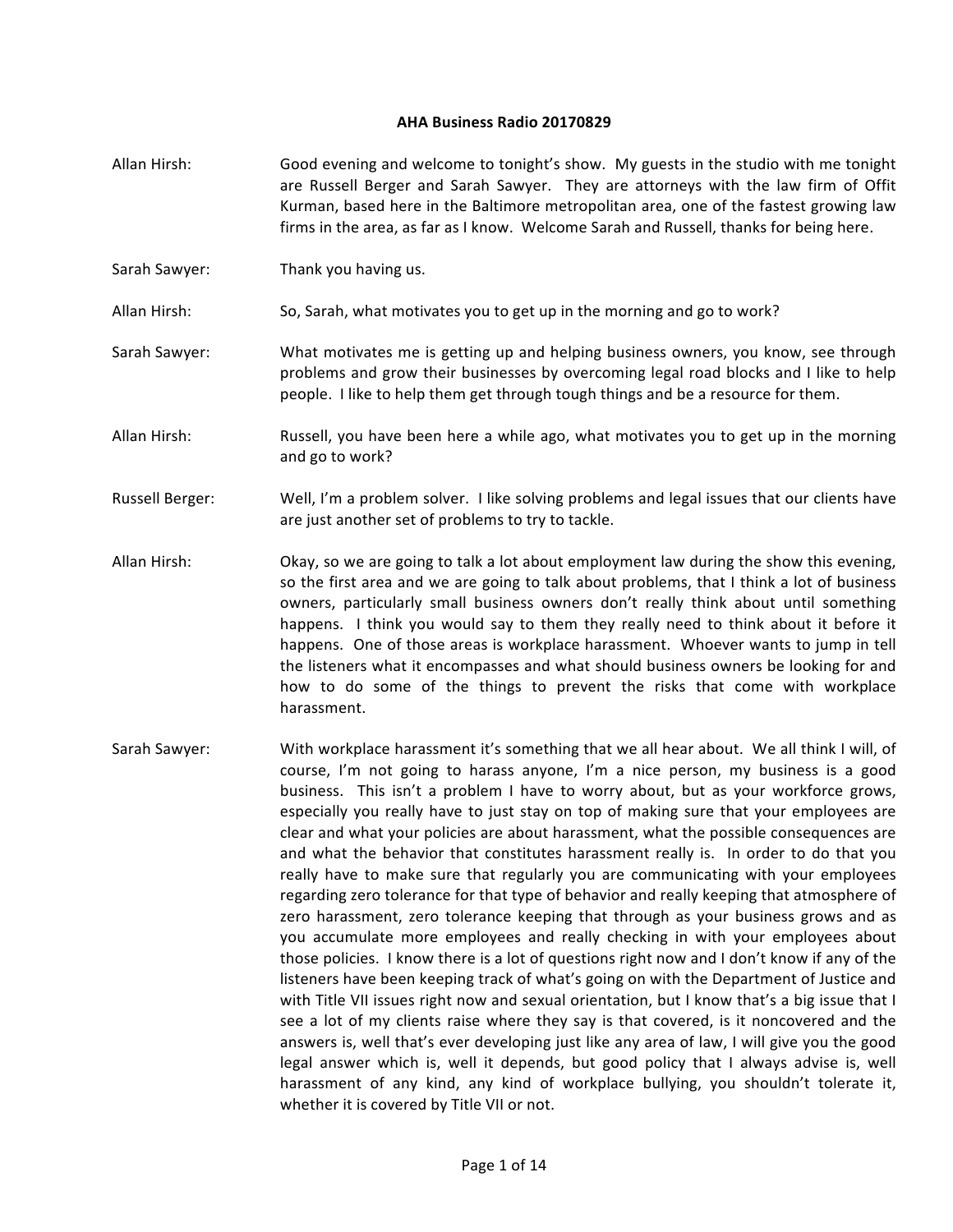- Allan Hirsh: What is Title VII. For those who are listening that don't know what it is, like me.
- Sarah Sawyer: Well....Title VII is law that all of this discrimination, workplace discrimination, harassment fall under, its regulated through the EEOC federally and then also there are state laws that accompany it and it covers, you know, we are familiar with, you know, race, gender, religion, orientation, or...
- Allan Hirsh: Sexual, which can, so there can be sexual harassment on the job and all kinds of harassment is that covered by that as well?
- Sarah Sawyer: Yes, sexual harassment is covered, where...its starting to be confusing as people are unsure if sexual orientation itself is covered, but whether its covered or not there is still the affects of gender bias and sometimes it gets looped in with that and its any kind of behavior that, you know, I always think bullying, I think, you know making people uncomfortable and it can't... its more than just slight discomfort or little incidents, its more of a bigger course of conduct.
- Allan Hirsh: What should a business owner do to communicate properly with his employees to make sure they understand what is tolerable and what's not tolerable and if an event that does occur, how to deal with it?
- Sarah Sawyer: The best way to do that is by workplace trainings, handbooks, set policies, being able set up a chain in command of who to go to, making sure that employees know if something happens that they feel uncomfortable with or that they want to report, they know who to go to, that they know that information is going to be kept confidential that, you know, the business owner is not going to go and tell the person that they will be able to come forth and bring that information. I tell my clients to really make sure that their handbooks and their policies are constantly being revised and to accommodate a growing workforce and policy changes. A good option is as I mentioned also the work place trainings to really go through what constitutes harassment, what's protected, what's not and what the company's policies are.
- Russell Berger: To piggyback on that, there are two general forms of harassment, or at least sexual harassment, there is quid pro quo, which is I'm going to fire you or I'm not going to give you a promotion unless you engage in a relationship with me, that's pretty blatantly unlawful and there is no ambiguity there for the most part, but people still do it because they are not concerned about the consequences. The more gray area comes up with respect to a hostile work environment where people are making comments and I think I'm joking this person is being too sensitive and those types of situations or where you get into a gray area as to whether something is harassment or not, so one of the reasons we do the work place trainings and we try to delineate these things in an employee handbook is so that all employees at least are informed as to where that line is being drawn and from a business owner's perspective there is no reason to put up with any of it, you want to draw the line in a place that is far on the safe side.
- Allan Hirsh: If am event occurs or there is an accusation, let me put it that way better than event, or a situation has occurred, how should business owners and businesses deal with that with their employees.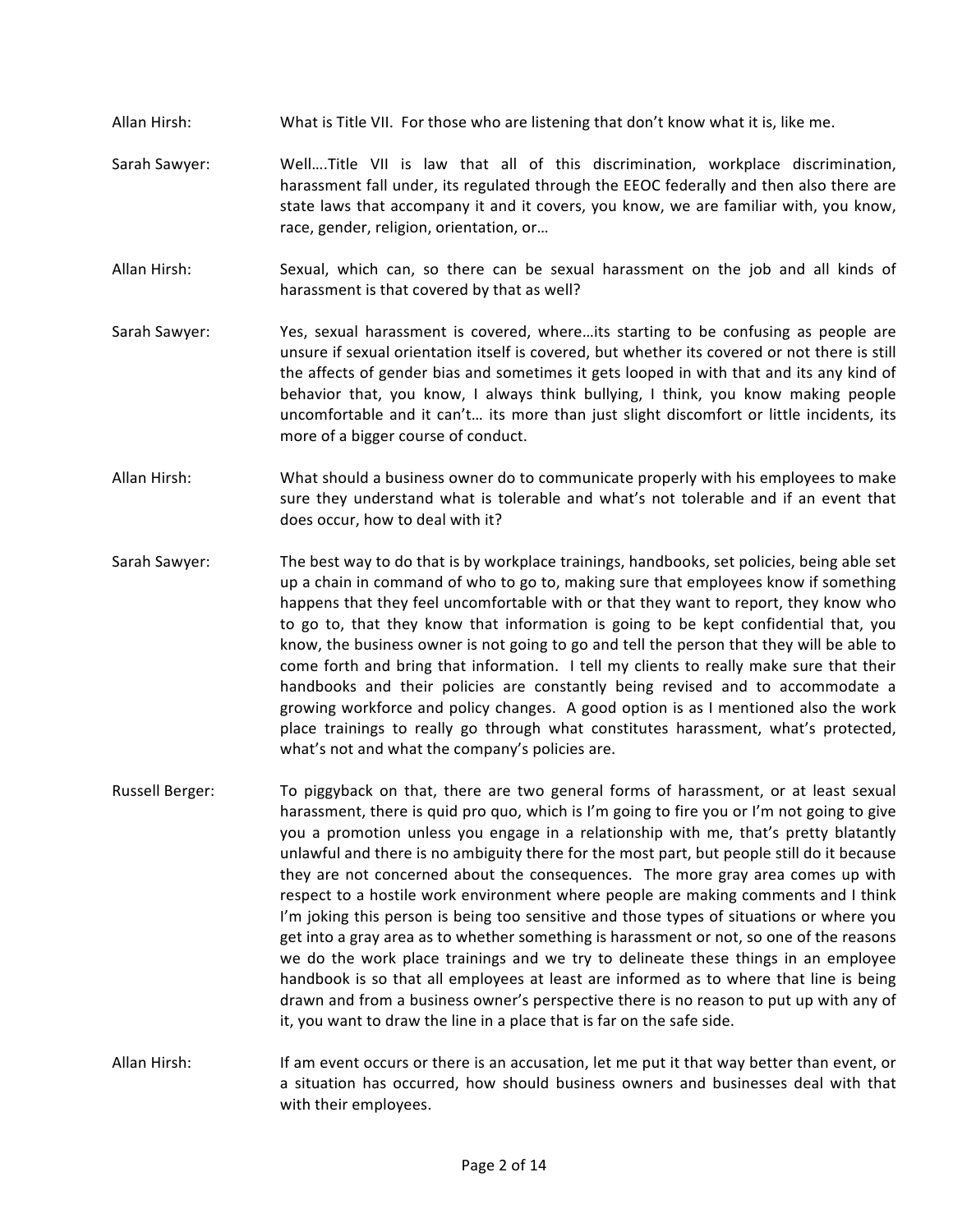- Russell Berger: Well, I think the first thing you would typically do is, you want to investigate. You get a complaint, you should take it seriously. If you don't take it seriously, you could be held liable for retaliation and you can take a complaint that doesn't amount to anything and you can turn it into a problem by not taking it seriously so, 1. You want to take it seriously; number 2. You want to conduct an investigation and you want to try to do that as confidentially as possible, often times attorneys are brought in at that stage to help conduct the investigation, as a lawyer we come in, our work is work product, somebody who sues you can't get it, our conclusions, our opinions, our advice to the client is privileged so the other side can't see that, whereas if you have any HR person who conducts the investigation all those documents are discoverable. We conduct an investigation to figure out what the facts are and then based on the facts there could be any number of remedies sometimes it's a warning, sometimes it's a suspension, sometimes its re-organizing the company, so that the victim doesn't have to report to the person who did the harassment before and of course sometimes the proper remedy is terminating the employee who engaged in the harassing behavior.
- Allan Hirsh: What goes on... and again you talked about a confidentiality within this investigation. If you are the one you perceive to be the victim. Besides reporting it what are some of the other rights you might have during this investigation or to protect yourself from it ongoing even while it is being investigated.
- Russell Berger: The confidentiality isn't a right and the way we would write a handbook policy is say we will do our best to keep it as confidential as possible, but if you have to start asking the people questions and conduct an investigation, it is inherently not 100 percent confidential.
- Allan Hirsh: You have to ask people who might have been witnesses and that kind of thing to it.
- Russell Berger: Exactly, so that's one piece of it, but the Title VII that Sarah mentioned earlier as well as all the state laws and frankly this is true of a whole bunch of other laws in other areas where an employee might have a claim, but generally speaking, they all contain an antiretaliation provision, which is if you make a legitimate complaint, whether you are right or wrong, you are protected because the law wants to encourage the employee to make those types of complaints.
- Allan Hirsh: Well, thank you for that. We do have to go to our first commercial break and when we come back I will continue the conversation with Russell Berger and Sarah Sawyer on employment law. Later in the show, I have the AHA Business Trivia Contest. I am Allan Hirsh of Allan Hirsh Advisors. This is AHA Business Radio and CBS Sports Radio 1300 a.m.

## **Commercial break from 11:22 to 14:38**

Allan Hirsh: Welcome back to the show. I am in the studio with Russell Berger and Sarah Sawyer. They are attorneys at Offit Kurman, attorneys at law specializing in employment law. If you have any questions or comments, please give us a call. We predominantly talk in this show about from a business owner's perspective, but if you are an employee and have any questions about any things that we talk about, please give us a call. They will try to answer them. Thank you out there again, 481-1300, that is 410-481-1300. We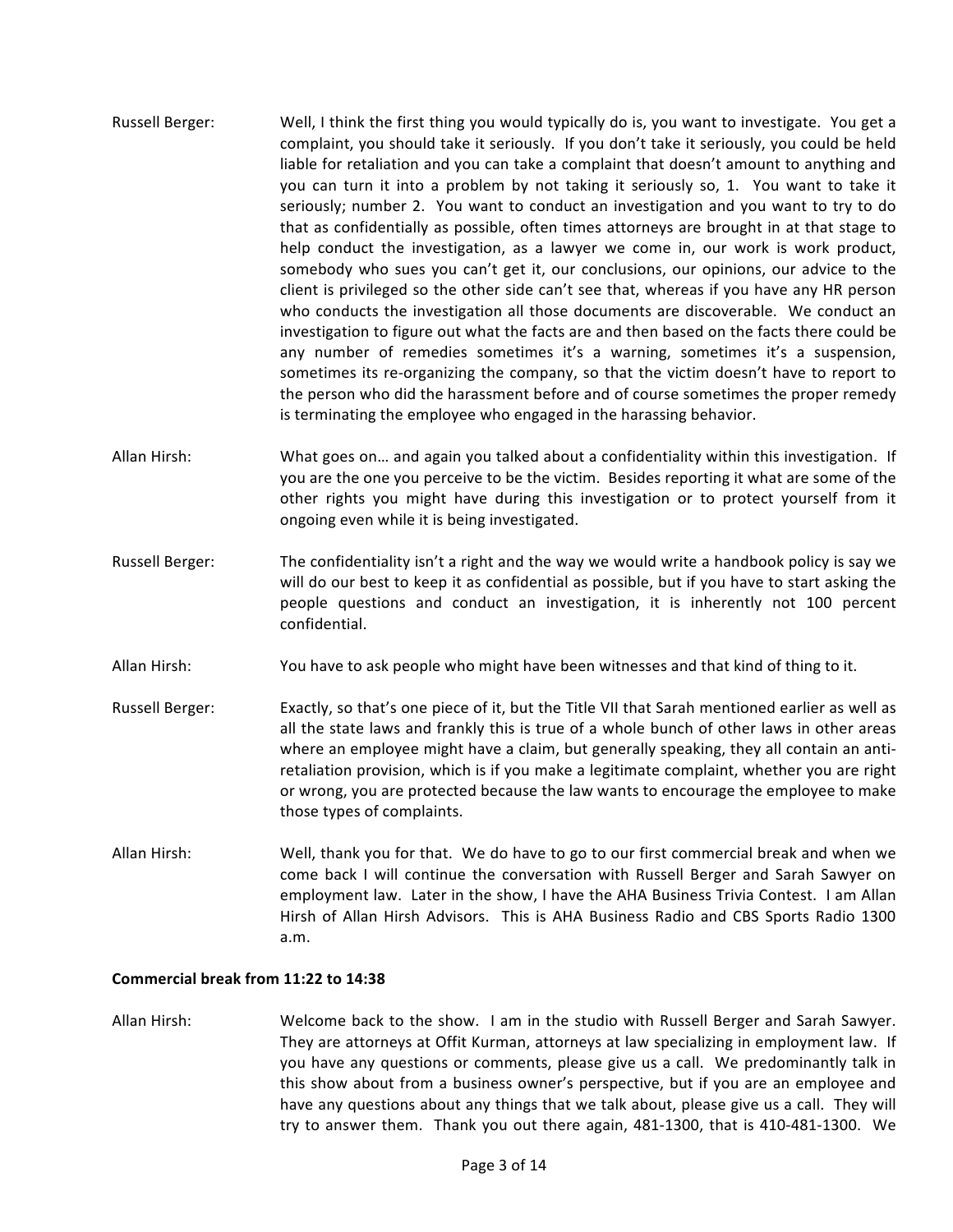talked in the first session about harassment, another major issue that businesses deal with is the issue of disabilities and what are their responsibilities for, and I guess you can both sort of.... and I don't know the technical terms so if someone out there thinks I have used the wrong term, I apologize, but there are both mental and physical disabilities.

- Russell Berger: Correct.
- Allan Hirsh: What are the obligations of a business in dealing with employees and/or potential employees when it comes to people with disabilities?
- Russell Berger: Assuming you are covered by the applicable laws, and again there is federal law, there is state law, in some local jurisdictions, there is additional laws...
- Allan Hirsh: Sometimes they contradict each other I am sure.
- Russell Berger: While at least in this realm, the federal law sets the baseline and then the state laws and the local laws just add on top of it.
- Allan Hirsh: Okay.
- Russell Berger: Every employee in this country has certain obligations and then depending on where you are you might have more and more and more obligations with respect to employees with disabilities. Generally speaking, if you are an employer and you have an employee with a disability and that could be, as you mentioned earlier Allen, it could be a physical impairment, it is a mental impairment, the way the law reads it is physical or mental impairment that substantially limits at least one major life activity and in 2017 the courts have interpreted that to really be a broad definition of disability. Lots of things are going to constitute a disability under this law, which is then going to trigger the employer's obligation to engage in what is called the interactive process. The interactive process is kind of like it sounds it is a process between the employer and the employee to go back and forth and basically to try to find an accommodation that will permit the employee to perform the job and complete the job as they otherwise would absent the disability.
- Allan Hirsh: The question I have here is you are talking as if the employee is already there.

Russell Berger: Right.

- Allan Hirsh: But some of the biggest problems in as I understand it as potential problems for an employer is the fact what are the requirements about hiring someone with a disability versus someone that doesn't have a disability because if you've already hired somebody, you've already taken the position that you are going to try to accommodate them and you have to accommodate them, but where does that fall in when you are looking for employees?
- Russell Berger: Certainly, you can't have someone in, you can't interview them; you look at their resume, they look like a good candidate, you bring them in, and they are sitting across the table from you while you are interviewing them, and they have some apparent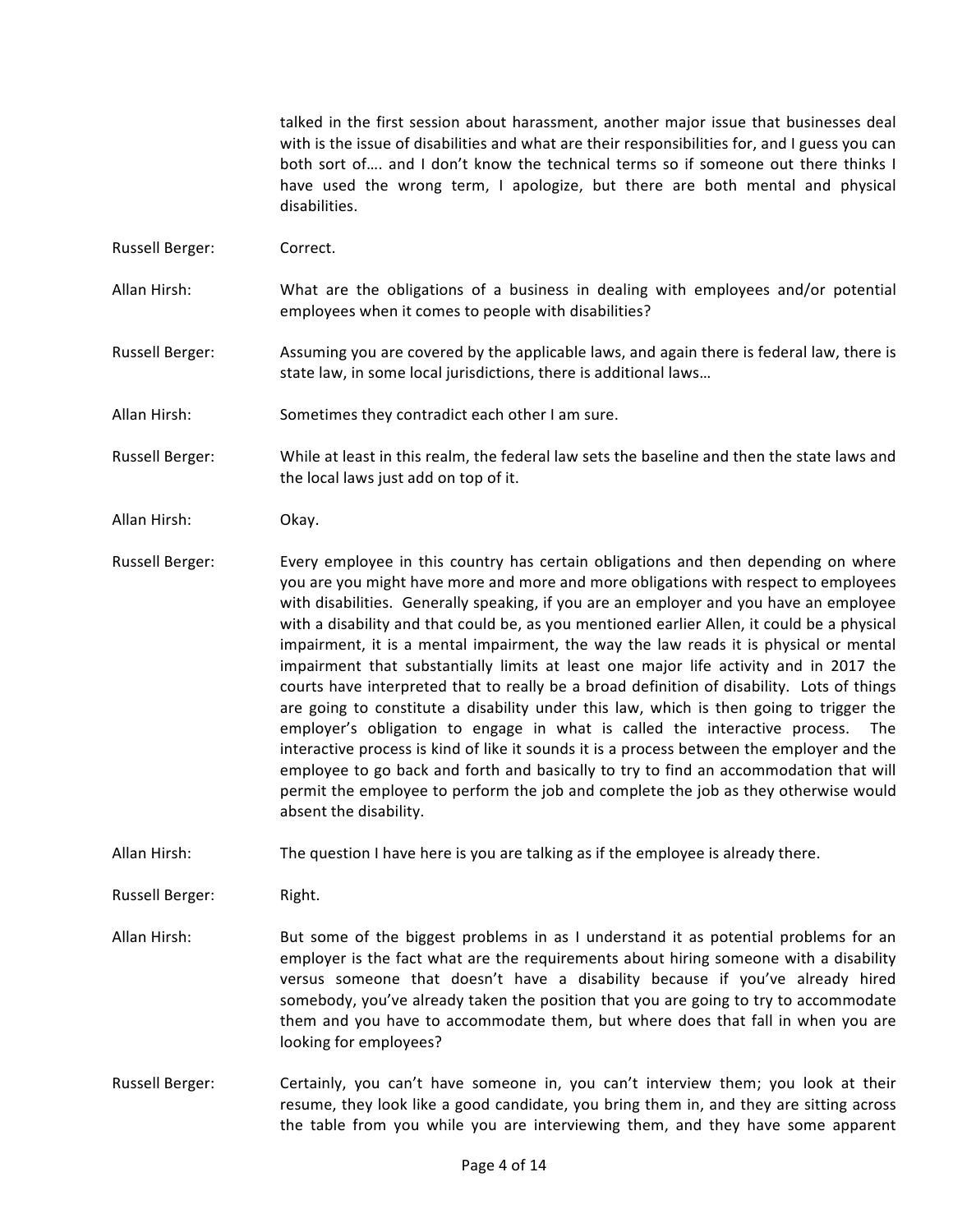disability, you can't say I don't want to deal with you, go home. The law applies to job applicants as well, so which brings up another question in the interviewing process, you shouldn't talk about a disability, you shouldn't ask those questions, you shouldn't do things that will cause you as an employer to obtain information which someone who doesn't get a job could turn around and say, well I told you I had this disability and then you didn't hire me it must be because I told you I had this disability and that is unlawful, and so I'm going to sue you. You don't want to ask those questions. I think the type of question that is permissible and often times you will see this on a job application is that you provide the job description, they know what the job is, are you able to perform the essential functions of this job with or without a reasonable accommodation, and if the answer to that question is yes, then they are eligible for the job, and certainly there is no ability to screen out disabled applicants.

- Allan Hirsh: But what if they answer yes?
- Russell Berger: Yes, they...
- Allan Hirsh: No, they are not able to carry out the...
- Russell Berger: The essential functions?
- Allan Hirsh: …essential functions?
- Russell Berger: If they can't do the job they can't do the job.
- Allan Hirsh: Well, but if they... but I would look at it from the other side if I were... and I had situation which I can talk about in a minute, but before I do that just want to remind everybody I am in the studio with Russell Berger and Sarah Sawyer. We are talking about employment issues, particularly right now about disabilities. If you have any questions or comments, give us a call 410-481-1300. I had an office that was on the second floor of a building that didn't have an elevator. It really frustrated me because the jobs I needed done could've been accommodated by someone, but they couldn't get into the building.
- Russell Berger: That's terrible! The landlord might have had a problem.
- Alan Hirsh: Well, it's a historical building. It was a historical building, and the worst part of it was, in the last few months, I was the one that had to crawl up and down the steps because I had to have some surgery on my foot. But to me, that's my job trying to, wanting to help making it available to people, and I inherited, by buying the business that was the place where they worked, so he didn't have to... under the... and that's some strange things in the law, I guess, with historical buildings.
- Russell Berger: Right, I mean that's a unique situation because the ordinary situation is, if there is an accommodation that's reasonable, that can be made for the employee, then it needs to be made and that's why you have this interactive process to kind of figure out exactly what the disability is, how does it affect the employee or applicant in performing the essential functions of the job and what needs to be done to alleviate the disability at least in terms to the extent it's an obstacle to completing the job functions.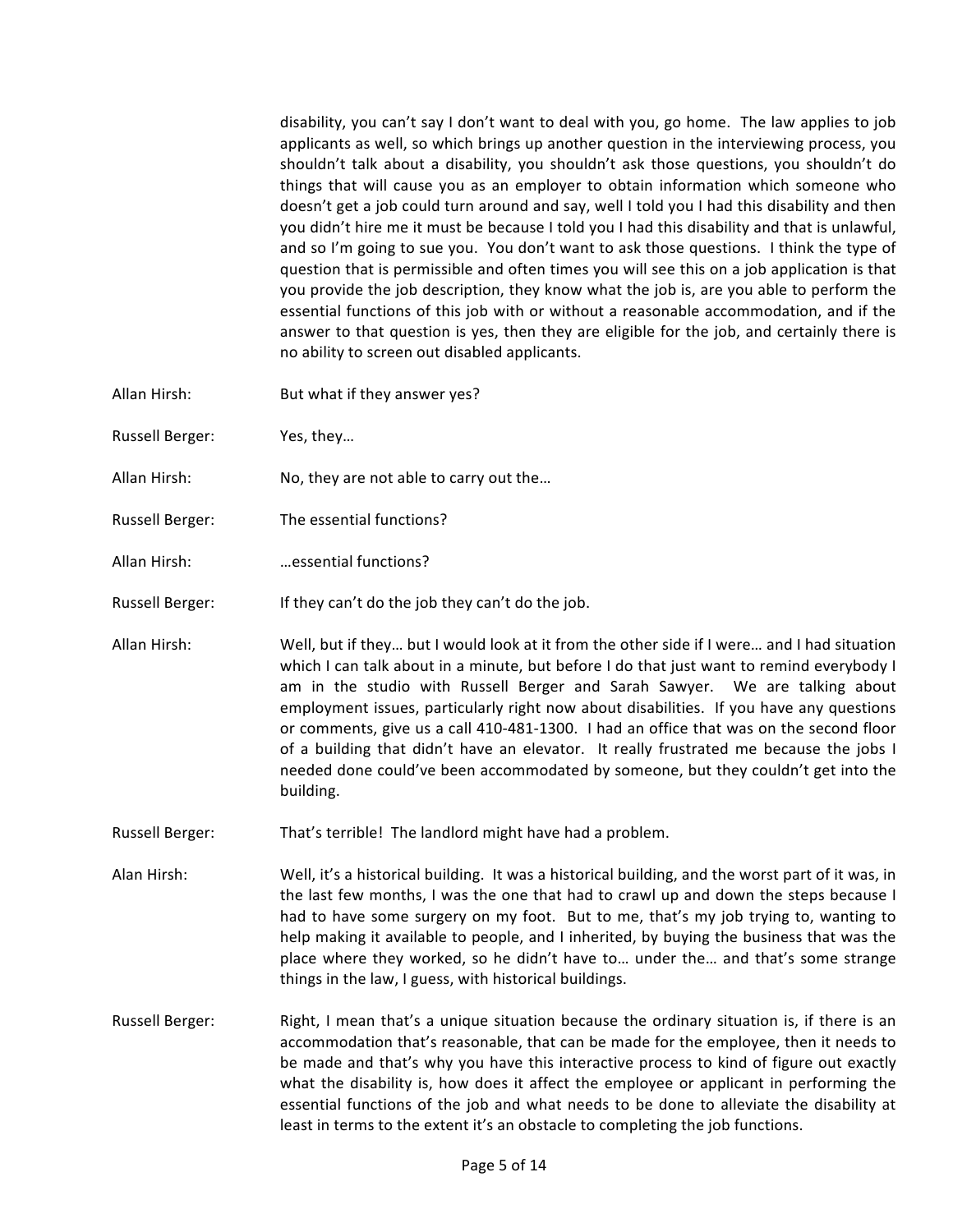- Allan Hirsh: How far is an employer required to go in order to make sure that there's an accommodation? Is there some limits to what they have to do or what?
- Russell Berger: Sure. The test itself, it's called a reasonable accommodation. The test is one of reasonableness and employers don't have to go so far that they create what the law calls an undue hardship. On the one hand, you have to make an accommodation that's reasonable and you don't have to do something that creates an undue hardship on the business. Those are incredible vague, subjective terms and you get...
- Allan Hirsh: Yes, that's why as a former employer, so what you know, in advice I guess it depends on the individual situations, but what would you advise employers to think about in trying to make sure that they honor the law and make a reasonable accommodation.
- Russell Berger: Well, I think the most important thing is that the law demands that you participate in this back and forth process with the employee and you try to work to a solution and to some extent, you ask the employee, okay, what's going to work for you? If you have a bad back so you need a special chair, or someone has carpal tunnel syndrome and they need a special keyboard, that's going to be a reasonable accommodation, there's no undue hardship in any of that. If someone says I have an illness, or I have some other malady and I have no idea how long I'm going to be out of work, but I can't work for some indefinite amount of time, most courts, I think all courts have considered the indefinite leave question, have ruled that that's an undue hardship. Those are kind of bright lines on the ends but there's still always going to be some gray area in between.
- Allan Hirsh: Okay. What do you tell your clients, and again, it's about trying to make sure they understand the issues and try to accommodate the best they can. Is that really what I'm hearing from you all?
- Russell Berger: Right, engage in the process and there's forms that employers should be using to request information from the employees and then it's an appropriate goal to try to figure out what can be done that will allow this person to do the job and then it's a question of okay, this is what's needed for this person to be able to do this job. What's that going to cost? I don't just mean in terms of dollars but what does that cost this company and where does that fall in the spectrum of, it's okay, it's a reasonable accommodation versus this is too far, this is going to create an undue hardship.
- Allan Hirsh: Is there anything that creates an impact on other employees, that it affects the accommodation of the one person that has the disability?
- Russell Berger: Sure, I mean somebody might say they need an accommodation, they need to work on a different shift. And now you've got to restructure or the request would be to restructure schedules or swap assignments and that certainly can have those effects. I mean I think if you have an employee that needs to switch into a different job because they have a disability, within the company, you're not going to fire somebody to make room for them but if there's room in that department and you can...
- Allan Hirsh: That's a reasonable accommodation?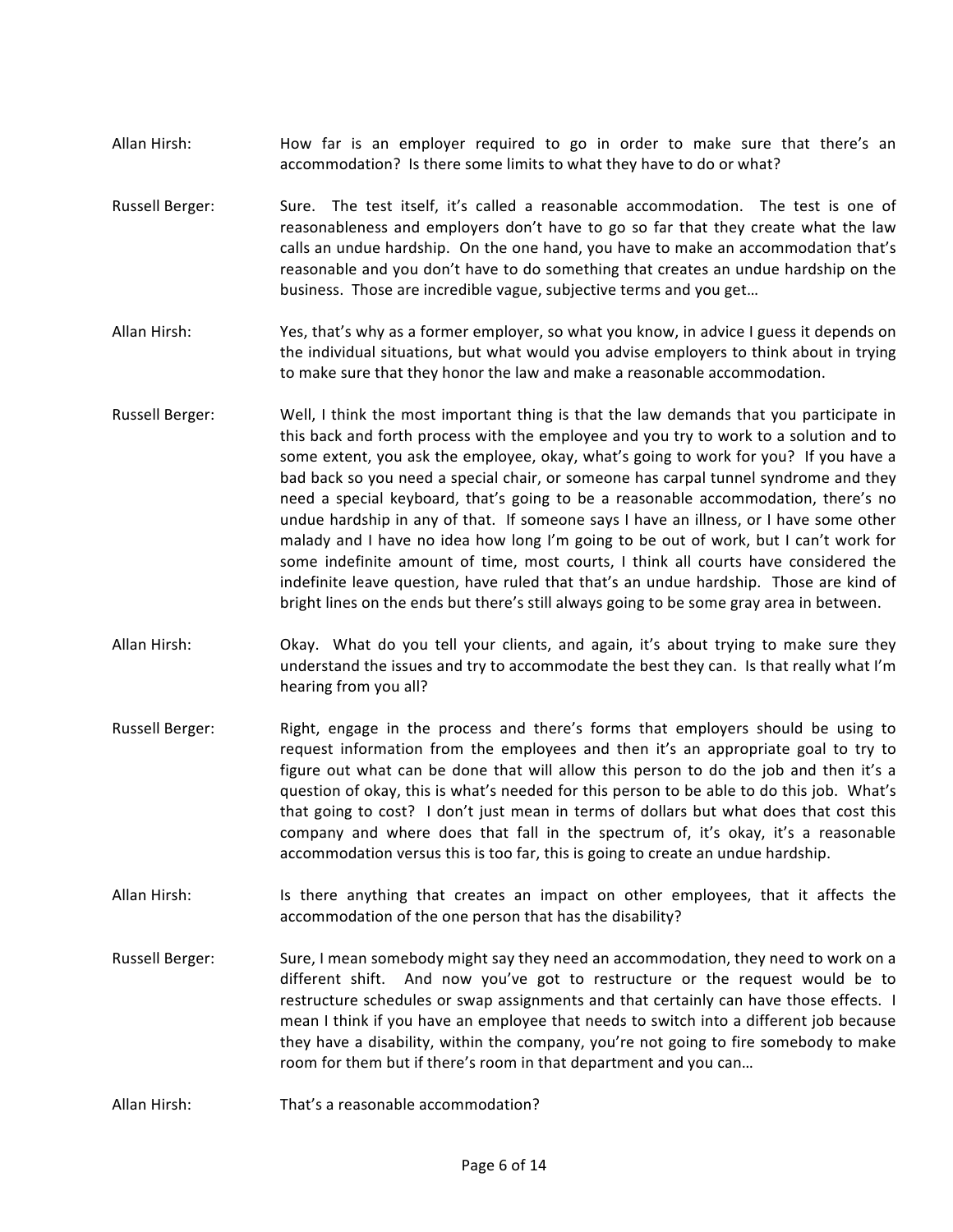- Russell Berger: Right. I mean all of this again is going to be very fact specific and on a sliding scale, but certainly that's I think a good general rule of thumb.
- Allan Hirsh: Okay. Well Russell thank you for the discussion on disability issues. We do need to go to our next commercial break and as we do we will have a traffic update and when I come back I will continue the conversation with Russell Berger and Sarah Sawyer of Offit Kurman. I'm Alan Hirsh and this is AHA Business Radio on CBS Sports Radio 1300 am.

## **Commercial Break from 25.21 to 29.40**

- Allan Hirsh: This segment I will be talking with Russell Berger and Sarah Sawyer of Offit Kurman. We're going to talk about wage and hourly issues. They are very important because they can create substantial issues for businesses if they don't do it right. What's the right way to do wage and hour issues, and I know there was an attempt, I don't know if they ever went through, some attempts last year to change the formula, so Sarah why don't you start it and we'll go from there.
- Sarah Sawyer: Yeah, so wage and hour issues are complex. They encompass a variety of issues including properly classifying your employees, timekeeping and properly calculating your overtime rate. There are a lot of different things to examine here. When you ask what's the right way to do it, it really is to examine your work force, examine job the descriptions, make sure you're classifying employees properly, to make sure...to look at your pay structure, your payroll, look at whether you're paying them properly.
- Allan Hirsh: What do you mean...there are some people out there, particularly those who are new to business, what do you mean by classifying employees?
- Sarah Sawyer: When you...you classify employees as exempt or nonexempt, that's what's important for, at least for the wage and hour laws, the Fair Labor Standard Acts and the related state laws that accompany it. You have to decide if your employee is exempt from the overtime laws or from the wage and hour laws or are nonexempt, and if they are nonexempt then you're going to have to make sure that you're paying them proper overtime, that you're complying with...
- Allan Hirsh: Basic definition, I know there is some fine points in it, what's the basic definition of an exempt employee?
- Sarah Sawyer: Exempt employees tend to be managers, managerial level, people that make over a certain amount of salary, the people in your workforce that do outside sales work. There is a list of... a plethora of people that are in that exempt category, but the problem that employers often face with classifying these employees is that obviously when I spout out these terms, manager, or you know, for people that are in sales, outside sales or certain terms, people have a certain idea in their head of who those people are, but that doesn't mean that that necessarily, that they are actually performing their...

Allan Hirsh: Because those...

Sarah Sawyer: …duties that that doesn't make sense.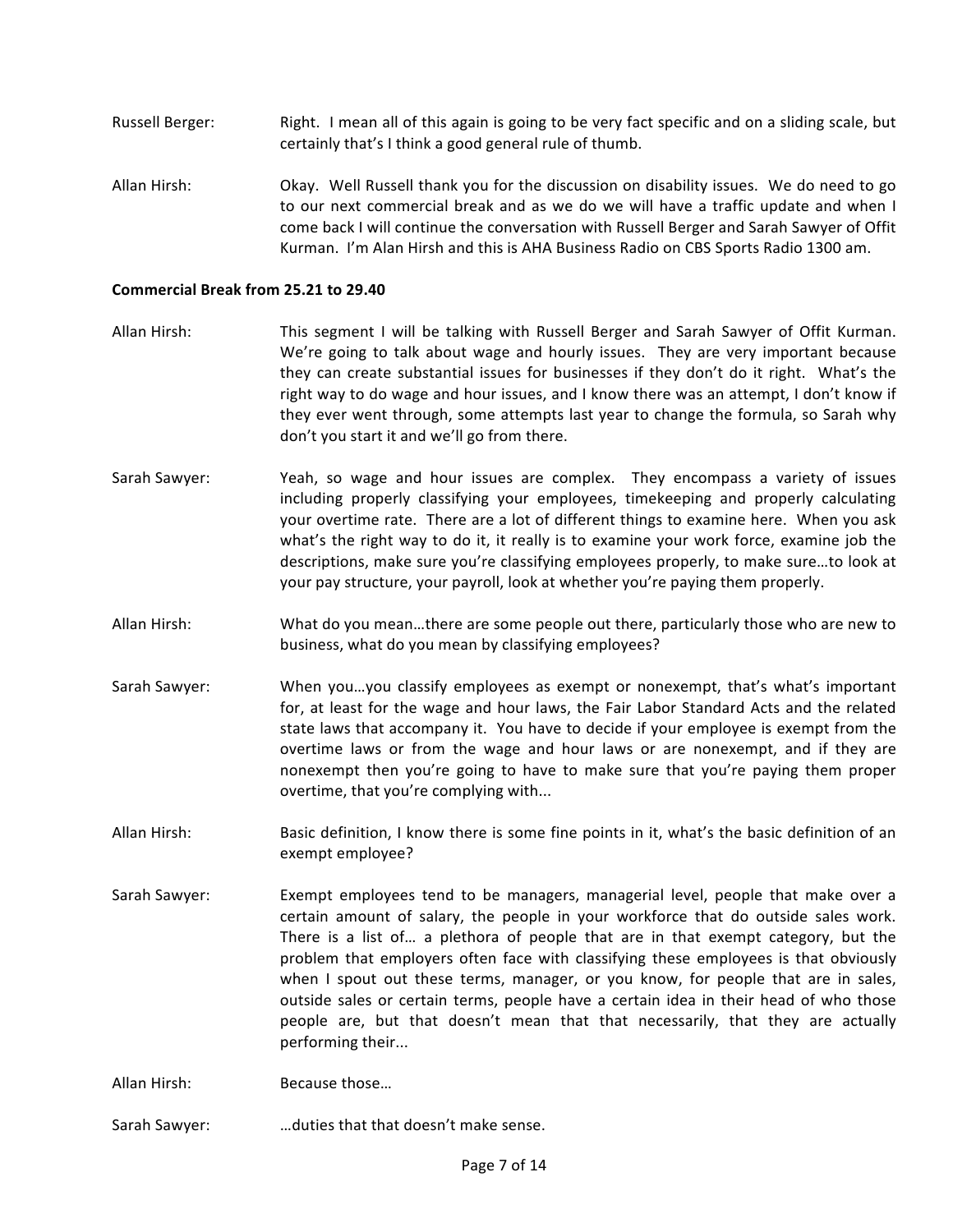- Allan Hirsh: Right...and they really...they are defined within the laws, as I understand it, or within the guidelines and the regulations so that a business has some idea of what really classifies as an exempt employee.
- Sarah Sawyer: Yeah and that requires a deeper dive where you can't just say well I called him a manager. They are a manager in my eyes, they are a manager under the law, and it's not that simple. Of course nothing in law ever is, as we're learning from this show tonight, but its...so it really does involve a deeper dive and I really like to help the clients where it is not only just...we get in there and we see all right what are these people actually doing, but also to look at pay practices. You can really find, I think, really help in two ways, you can help make sure that people are classified properly, but also that you're managing your workforce in the most efficient way possible and making sure that you...if you have exempt and nonexempt employees that it's very clear how you're paying them.
- Allan Hirsh: So an exempt employee, as I understand it, please correct me if I'm wrong, please I am a lot more than I'd like to think, that an exempt employee is a we quote business where we call a salaried employee not subject to overtime and wage and hour laws, that's an exempt employee. Am I correct or...?
- Russell Berger: Kind of.
- Allan Hirsh: Okay.
- Russell Berger: Kind of.
- Allan Hirsh: Okay. So before you answer, just to remind everybody, we're talking about wage and hour laws, exempt-nonexempt employees. If you have any questions, give us a call at 410-481-1300.
- Russell Berger: So there is a whole laundry list of exemptions. Now, Sarah kind of hit on the main thrust of it which is if you're a manager, if you're an executive, if you're an outside sales person, if you're a professional, you're going to be exempt provided in most cases you satisfy a minimum salary threshold as well. Depending on the test, it can mean different things with respect to job duties.
- Allan Hirsh: Yeah, but my point was if you qualify as an exempt employee, you can be a salaried employee and not, am I correct, and not...that would certainly be subject to the wage and hourly part of the laws.
- Russell Berger: Right, if you satisfy the job duties and you get paid a certain minimum...

Allan Hirsh: …salary.

Russell Berger: . ...... salary per week, then you would satisfy an exemption. You wouldn't be... the employer wouldn't have an obligation to track your time and...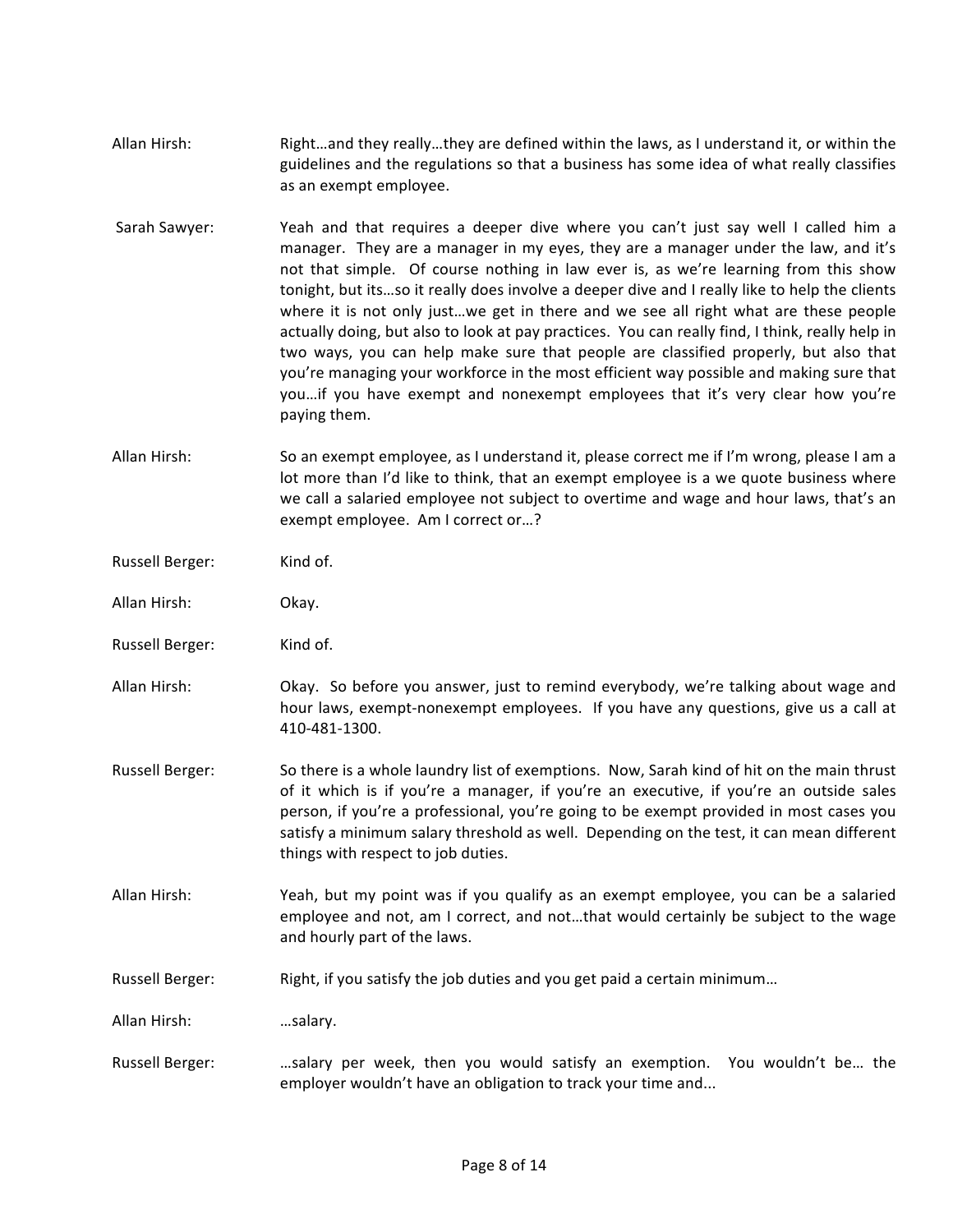- Allan Hirsh: But you have to do both, its just not being paid the salary, but its also making sure the job is properly defined.
- Russell Berger: Right, and in fact there's a few exemptions that focus on the job duties alone and don't address the salary. It doesn't, you know, outside sales for example those people can be paid commissions only, but they still have to have the right job duties. So I'd think if it is the job duties come first, then we'll check the salary.
- Allan Hirsh: Yeah, I would... having been a business owner, I would agree with you. You have to figure out whether they are exempt or not, and then figure out if they are making enough under the minimum, how you deal with it.
- Russell Berger: Right, yeah, it certainly starts with the job duties, gets the salary, and then if you run into a problem there, then you turn to proper...not a problem, but you determine they're nonexempt, then you look at timekeeping and overtime calculations.
- Allan Hirsh: So, let's talk a little bit. What are the requirements now for the nonexempt employees? Because this is where businesses get in trouble, one, by wrong classification, but the second by not following, as I understand it, following the laws and requirements of dealing with nonexempt employees?
- Russell Berger: Well, I think the requirement is simple to state, and its if you're a nonexempt employee, if you're working more than 40 hours in a week, you're owed time-and-a-half of your regular rate. Basically, if you're an employer, you've got a nonexempt employee, you got to pay him time-and-a-half for overtime. Now, what that means is going to be very, very detailed given the circumstances.
- Allan Hirsh: What kind of details are you talking about that help to summon the circumstances involved?
- Russell Berger: One question would be what constitutes an hour of work, and what's work time, what's compensable, what's not. For example, a 30-minute meal break is not compensable time. It doesn't count towards getting towards 40. Whereas a 15-minute smoke break is compensable time and you have to pay your employees for that ao, that would be one question in terms of recording time. You often see problems or concerns arise regarding rounding. Someone punches a time clock, it rounds down to the nearest guarter hour, it rounds up...how the rounding process works is no surprise here. There's laws about how rounding would work, therefore, you have all these issues about what is actually time worked. Then once you figure that out, you then turn to the next issue which is how do you calculate your proper overtime rate. For example, if you pay someone 10 bucks an hour, they work the  $41<sup>st</sup>$  hour, it gets paid a time-and-a-half, that's 15 bucks an hour, that's pretty straightforward and simple, but then what if you pay him a commission and how does that get factored in, and there is actually an algebraic formula for how that takes place which I don't know if that plays too well on the radio.
- Allan Hirsh: No, we don't have to, but, but commissions have to be taken into account. Any type of compensation, paid compensation they receive has to be taken into account and when calculating the hours and when overtime occurs.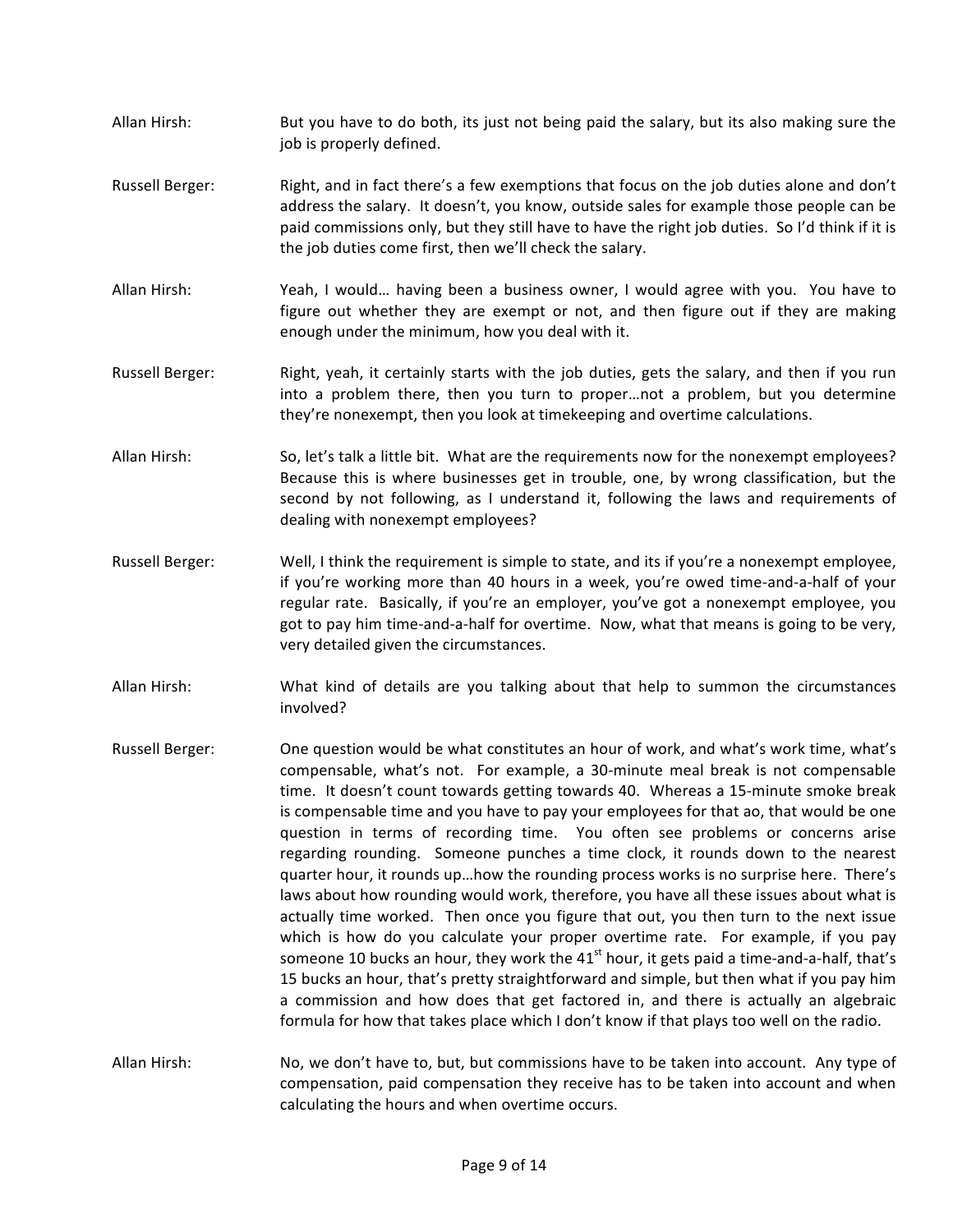- Russell Berger: Compensation for hours worked or services performed, what wouldn't have to be taken into consideration is for example a Christmas bonus. That doesn't have to get factored into the overtime calculation, but if you're a sales person, you're nonexempt, you win a price because the company runs, a you know, a promotion for their top sales people. In theory that's supposed to be factored into the overtime calculation as well.
- Allan Hirsh: The other thing is, if you work 45 hours this week and 35 hours next week, what's...how does that come into the hourly wage?
- Sarah Sawyer: It's ... so the way that it's calculated, it's by week. You can't... if you're working 40 one week and then you're working...a better example is, if you're doing 45 this week and then you're working 35 next week, well can I say, well you know, when we average them together, they're working 40 hours a week. Unfortunately, for business owners fortunately depending on how you look at it, that's not the way that, that is calculated.
- Allan Hirsh: That's why I asked that question, that same number, so, as I understand it, is not added one and even if you're pay period is two weeks, you still have to calculate it on a weekly basis…
- Sarah Sawyer: On a weekly basis yes.
- Allan Hirsh: Okay, great. We need to go to our next commercial break and when we come back, I will have the AHA Business Trivia contest and we will continue my discussion with Russell Berger and Sarah Sawyer, and we will be talking about, when we come back spend some time talking about, the right way and wrong ways maybe of terminating employees, so I'm Allan Hirsh of Allan Hirsh Advisors, and this is AHA Business Radio on CBS Sports Radio 1300 a.m.

## **Commercial break from 40:00 to 43:40**

- Allan Hirsh: Welcome back. Tonight's trivia question is Starbucks Coffee was named after a character in which famous novel? Again, Starbucks Coffee was named after a character in which famous novel? A caller with the correct answer at 410-481-1300 will receive a gift certificate to the Capital Grill Downtown Baltimore one of my favorite restaurants again. Give us a call 410-481-1300 if you know which character, which novel the name Starbucks came from for the coffee stores. While we wait for the callers, I am talking to Russell Berger and Sarah Sawyer. They are attorneys at Offit Kurman and we have been talking about employment law. And we have covered a number of things and one of the things that I want to talk... that we want to talk about in the last segment is the ways... what do you need to do in order to properly terminate employees, so what are some of the things you should be doing as an employer to properly terminate an employee if you need to and from an employee point of view what should they be looking for to make sure their rights are protected, if they have any rights, if they are terminated.
- Sarah Sawyer: The most likely time for a lawsuit in an employee lifecycle is at termination. You really want to get out in front of that and start documenting things beforehand, start really putting policies in place and really get ahead of the actual termination phase.
- Allan Hirsh: Okay keep going. Because I will get to the caller in a second.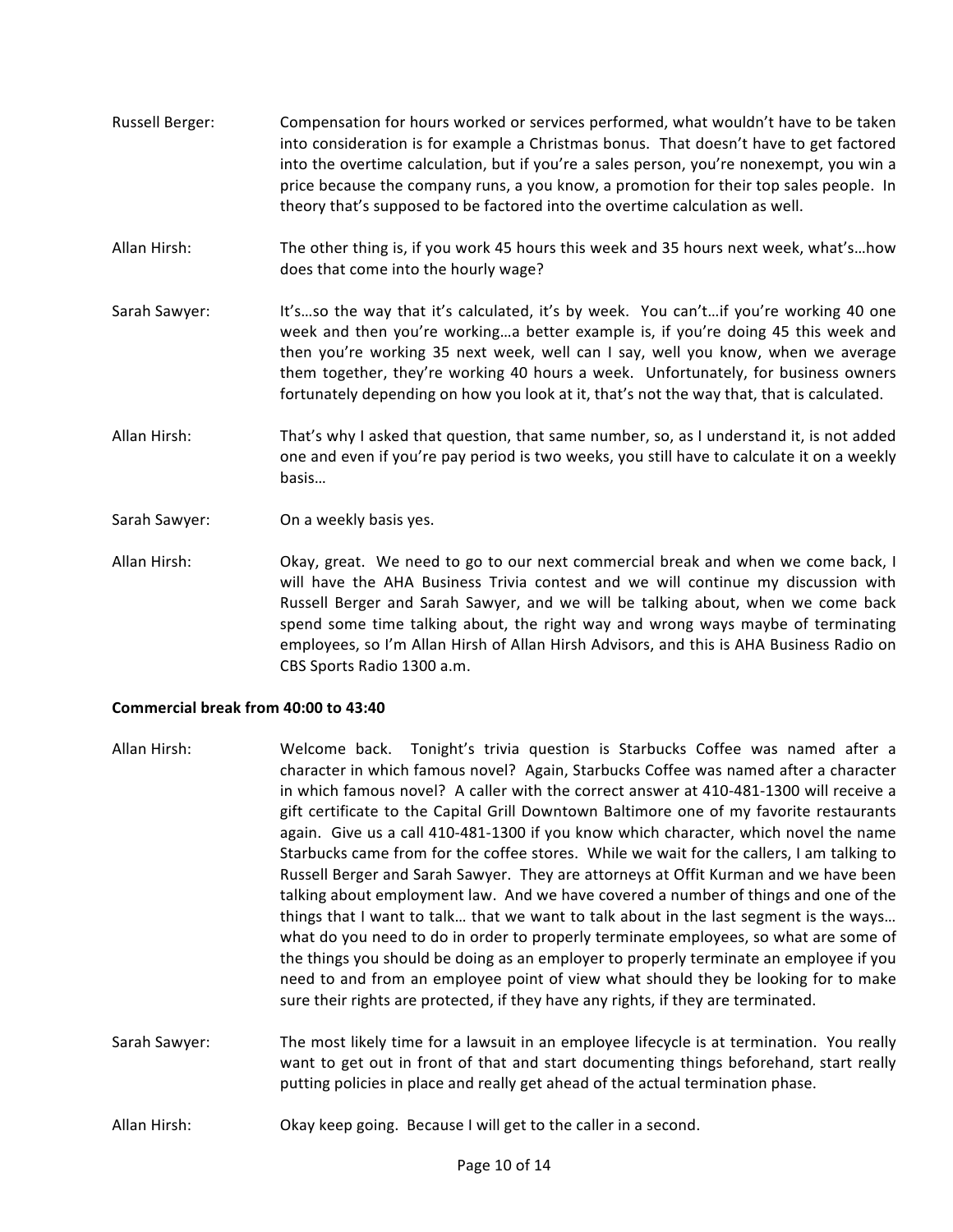Sarah Sawyer: With the way that obviously when someone's terminated no one is happy, may be the employer is happy, you get rid of the person or vice versa, but most of the time it can be a contentious situation and so really what employers and employees want to be doing leading up to that moment, which they would obviously won't always know when that moment is coming, but documenting, making sure that if there is any performance issues, documenting those performance issues, documenting how they are handled, making sure that there is a history of interactions, if there is a complaint by the employee that is documented and how that was handled is documented. Allan Hirsh: Okay let us come back to this, I do want to get to Dave on the line. Dave? Dave: Hey, how you are doing? Allan Hirsh: I am doing fine. Thanks for listening. Dave: Veah, I am enjoying it. Allan Hirsh: Well I thank you very much for listening and calling in. Starbucks Coffee was named after a character in which famous novel? Dave: Moby Dick. Allan Hirsh: You are absolutely correct and it was actually the name of the ship's first mate, I do not know if you knew that but. Dave: I think in that part of my memory I remembered that, yeah. Allan Hirsh: Well, thank you for calling in, if you have a question for the guests, let me know; if not, I will put you on hold and Jo will get all your information so we can mail you out that gift certificate. Dave: Thanks, I don't think I have any questions, but I am appreciating the dialogue. Allan Hirsh: Well, thank you very much for listening and for calling. We were talking about the documentation that employers should be using to justify if there is a termination. Sarah Sawyer: The employee should know the termination is coming. If they are having problems with an employee, you want to make sure that those are made known to the employee that there is evaluations done, that you are keeping a good record, keeping it in the personnel file, keeping a good record of meetings, of conversations with the employee about their performance issues, and you want to make sure that you are implementing possible plans for trying... we call it a performance improvement plan, which would tell the employee, well, here is where the shortcomings are, here is the issues that we are having and here is what you need to remedy them to kind of put them on notice that they are not performing properly for whatever reason it might be, not hitting goals, not performing their job duties properly, and to put them on notice of what they need to do differently, that way if anything... a lot of times when an employee is terminated is when the harassment cases that we talked about earlier, when the wage and hour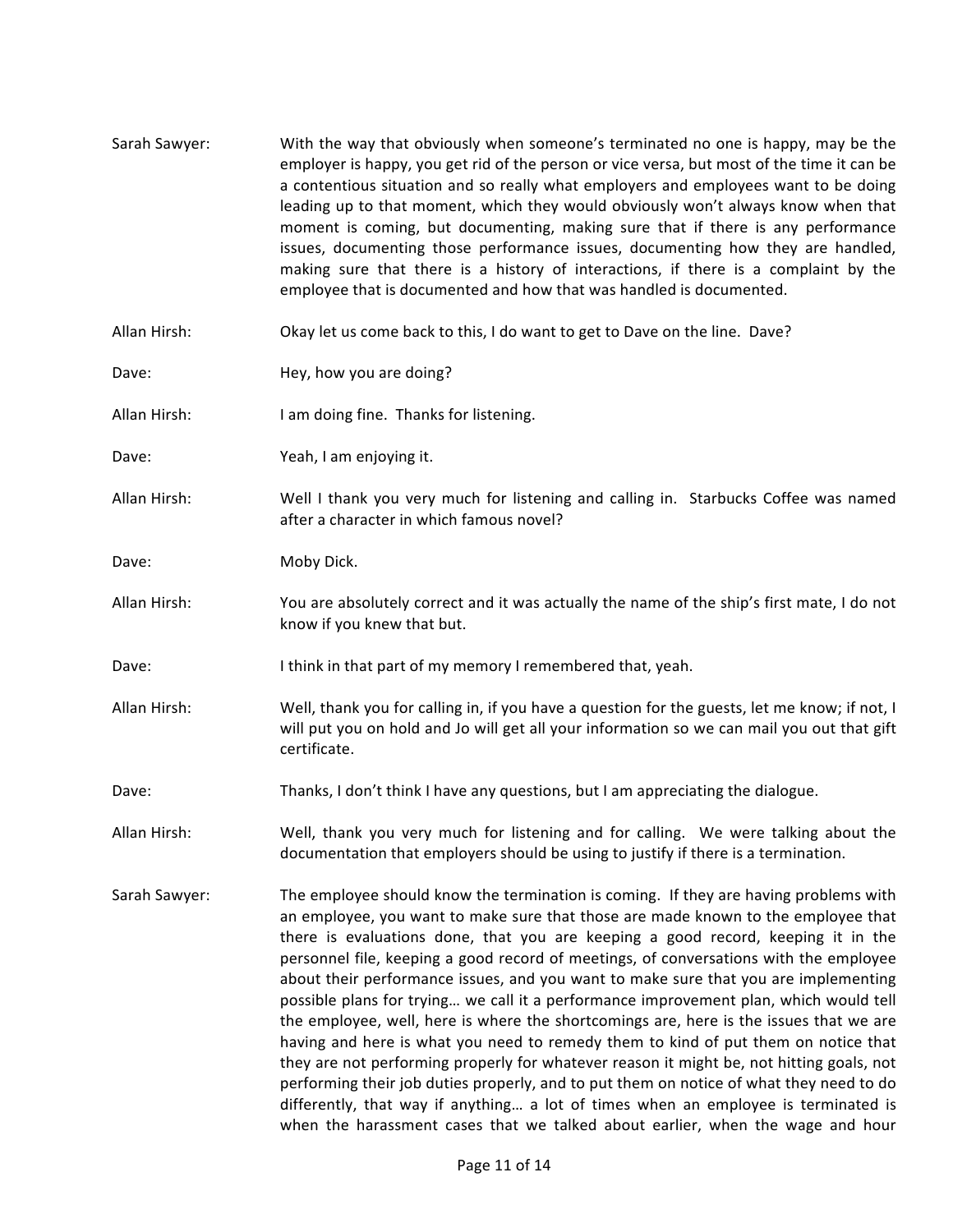lawsuits come, its when all of those things start to pop up because employees are often disgruntled or yeah, it's a time when those things come to light.

Allan Hirsh: Yeah, well from my perspective as a business owner and been in the situation one of the things business owners do which I wish I knew what I knew now when I was running businesses but is to a phrase that a number of my guests have used when I have talked about... asked them what are some of the decisions they have made that they wish they had not made and learned from is to hire slowly and fire quickly and I know most of us don't... as a business owner, it is not something we want to do, we do not want to affect an employee's career, but by keeping people longer than they need to be there, they are creating more problems for the business and you are creating problems, as I would think, with yourself, and you can answer this, by tolerating it for a long period of time, you might put yourself in jeopardy of actually being able to fire someone for those issues, am I correct on that?

Sarah Sawyer: I think you have to find a balance between making sure that you are protecting yourself and documenting as I had mentioned but also not allowing a toxic employee to harm your work environment or to... their poor performance to really influence your business for a long time and you can be more effective in your termination and in those meetings when you go to terminate someone if you have been properly keeping tabs and paying attention. What you don't want to be is in a situation where all of a sudden you've have kind of let something fester and you've had a bad employee and they've been there for a long time and you are just ignoring the problem until you just can't take it anymore, you don't want to be in that situation. You want to be in a situation where you are being proactive and you are documenting that poor performance and though it is something that is going to occupy your time and take some effort, it will pay off in the long run when you are able to effectively terminate someone and really cover all your basses and not have to have someone... you don't want to....

Allan Hirsh: I understand., Did you want to say something?

- Russell Berger: Yeah, even worse when you allow an employee who is a poor performing employee to hang around for a while you might not be documenting it as clearly and you might be giving raises because you give everyone in the company an annual raise and generally speaking most employees are hourly employees, which means you can hire or fire them at any time for any reason as long as it is not unlawful, but when you don't document and when you give people raises and you treat them like they are at least performing at an average or satisfactory level and then they get terminated, then you leave yourself vulnerable to a claim of discrimination or harassment instead of building the case and saying, look, you are just not a good employee that is why I got rid of you and here is my evidence of it.
- Allan Hirsh: Yeah, one of the things that I talked to my clients about over the last few years is too much of what we do in evaluating employees from my point of view is subjective, it is an opinion and nothing is based on fact. When I worked with them and tell me if I am doing this, I ask them to try to set up what I called smart plans for employees giving those specific goals, making sure they are measurable, achievable, who is doing them in the timeframe, so that you can actually evaluate them on achieving their goals and now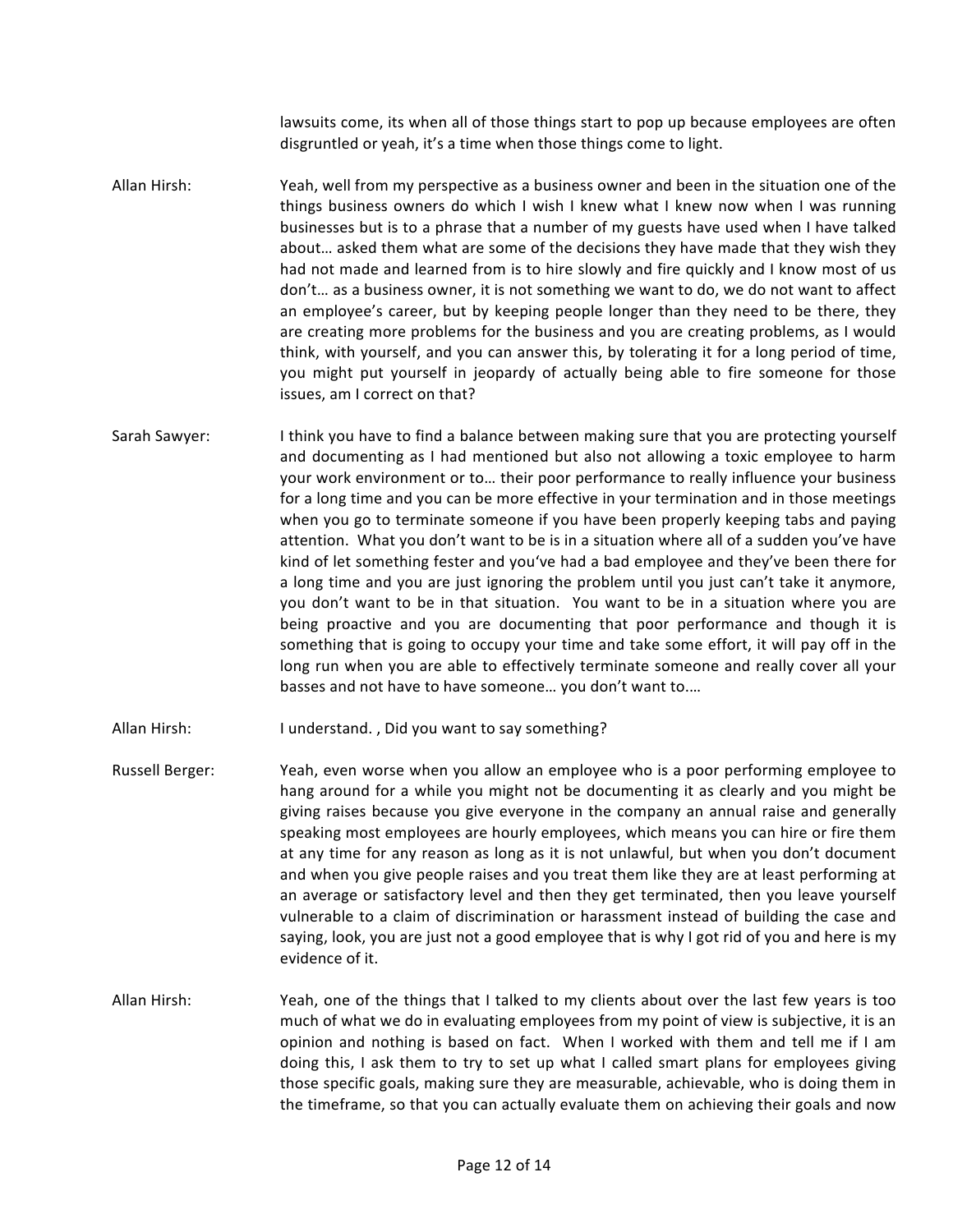you have an objective evaluation, which is much better documentation I would think than what so often happens when it is a subjective evaluation.

- Russell Berger: You are surely speaking my language when you get into measurables and metrics and just data, you know, I can look at baseball statistics all night, so I think, you know, we don't have that in the workforce in the same way you do in sports, but I think what you are talking about makes a lot of sense is you are building metrics and obviously the metrics that, you know, help your clients build are going to be things that advance the business interests.
- Allan Hirsh: Well to me, for example, just a simple thing like a bookkeeper where you want your internal financial statements by the 15th of the month every month, you hire a new bookkeeper, you set up the timeframe, you give him three months to learn the systems and deliver them on the 15th of every month. That is a specific goal, it is measurable, it should be attainable, who is doing it, in what timeframe, and you can evaluate it, you can evaluate at three months down the road, four months down the road, a year and a half down the road, if that bookkeeper is doing it for a while and then stops doing it, you now have a metric, which is objective evaluation of their performance of their job, which you should be evaluating on a periodic and reevaluating as things go forward, but it gives you... most job descriptions are to me are viewed subjectively rather than setting some real objectives with employees.
- Russell Berger: Exactly what you are talking about, because then if that bookkeeper doesn't get it in on time there is a note in the file.
- Allan Hirsh: Right.
- Russell Berger: And if it happens the second time, there is another note, and then the third time you terminate the employee.
- Allan Hirsh: Absolutely and that's something they can't argue with.
- Russell Berger: Right, there is evidence.
- Allan Hirsh: Right, anyway, we are out of time, so I want to thank you. Russell and Sarah thank you for being here. How can any of the listeners out there reach you?
- Sarah Sawyer: I can be reached by email ssawyer S-S-A-W-Y-E-R @offitkurman.com and also by phone 410-209-6425.
- Allan Hirsh: Russell?
- Russell Berger: My phone number is 410-209-6449. My email is rberger@offitkurman.com, and our firm's website is www.offitkurman.com.
- Allan Hirsh: Well, thank you both for being here. I want to thank my producer, Joe LaCroy, for everything he does. It doesn't happen unless he is here. Please join me next Tuesday at 6:00 p.m. when my guests will be Angie Barnett. She is the President of the Better Business Bureau of Baltimore and they are celebrating their 100th anniversary in the